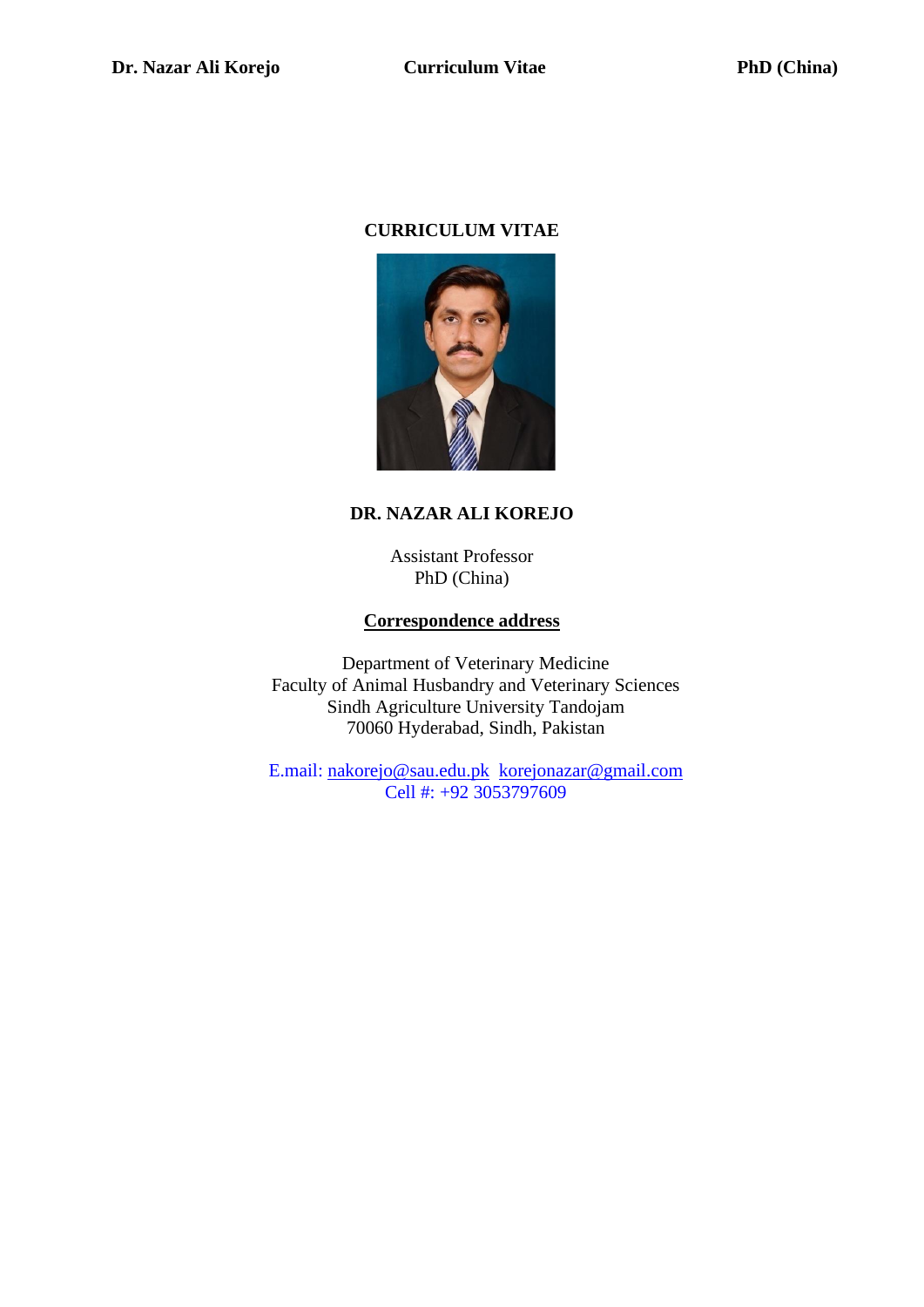## **(A) PERSONAL INFORMATION**

| Legal Name         | Nazar Ali Korejo                                                                                                                                                       |
|--------------------|------------------------------------------------------------------------------------------------------------------------------------------------------------------------|
| Date of Birth      | 10-03-1979                                                                                                                                                             |
| Gender             | Male                                                                                                                                                                   |
| <b>Nationality</b> | Pakistan                                                                                                                                                               |
| CNIC No.           | 45303-0694515-7                                                                                                                                                        |
| Secondary Language | English                                                                                                                                                                |
| Religion           | Islam                                                                                                                                                                  |
| Address:           | Department of Veterinary Medicine,<br>Faculty of Animal Husbandry and Veterinary Sciences,<br>Sindh Agriculture University Tandojam<br>70060 Tandojam, Sindh, Pakistan |
| Contact No.        | Personal +92 3053797609<br>$+92$ 22 2765870 Ext. 219<br>Off.                                                                                                           |

#### **(B) ACADAMIC QUALIFICATIONS/EDUCATION**

| Degree/<br>Qualification | <b>Name of School/Institution</b>                  | Year | <b>Area of Specialization</b>                      |
|--------------------------|----------------------------------------------------|------|----------------------------------------------------|
| Ph.D.                    | Nanjing Agricultural University<br>China           | 2017 | Animal Genetics, Breeding<br>and Reproduction      |
| M.Sc                     | Sindh Agriculture University<br>Tandojam, Pakistan | 2006 | <b>Animal Reproduction</b>                         |
| D.V.M                    | Sindh Agriculture University<br>Tandojam, Pakistan | 2003 | Animal Husbandry and<br><b>Veterinary Sciences</b> |
| <b>Intermediate</b>      | Government Mehran College Moro<br>Sindh, Pakistan  | 1996 | Pre-Medical                                        |
| <b>Matriculation</b>     | Government High School Deparja,<br>Sindh, Pakistan | 1994 | Science Group                                      |

#### **DISSERTATION PUBLISHED**

- **1. Korejo, N.A. (2017)** Effects of concomitant diabetes mellitus and thyroid dysfunction on the fertility of male mice: mimicry of poly-glandular autoimmune syndrome. (Ph.D. Nanjing Agricultural University China)
- **2. Korejo, N.A. (2006)** Studies on growth performance of *Kundhi male calves*: A prepubertal Study (M.Sc; Hons) submitted to department of Animal Reproduction, Faculty of Animal Husbadnry and Veterinary Sciences, Sindh Agriculture University Tandojam, Sindh, Pakistan.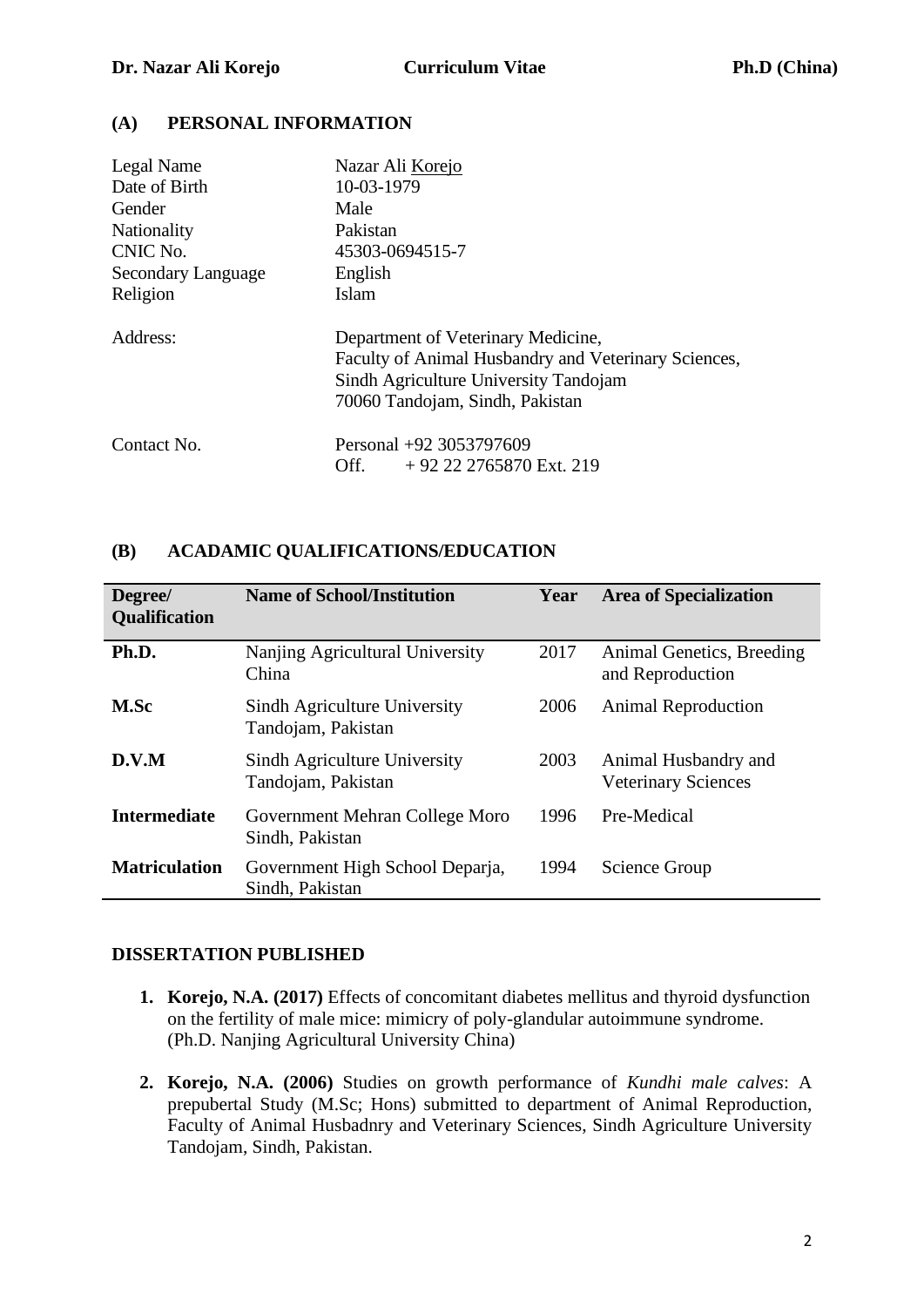| <b>Employer</b>                            | <b>Designation</b>      | <b>Department</b>                          | <b>Start date</b> | <b>End date</b> |
|--------------------------------------------|-------------------------|--------------------------------------------|-------------------|-----------------|
| Sindh Agriculture<br>University, Tandojam  | Assistant<br>Professor  | Veterinary Medicine                        | 22-09-2017        | Present         |
| Sindh Agriculture<br>University, Tandojam  | Lecturer                | Veterinary Medicine                        | 01-07-2008        | 21-09-2017      |
| <b>National Rural Support</b><br>Programme | Veterinary<br>Officer   | Unit Matli, Talhar<br>Sindh Pakistan       | 12-05-2007        | 30-06-2008      |
| Dr. Muhammad Uris<br>Samo                  | Veterinary<br>Clinician | Veterinary Hospital<br>Mir Colony Tandojam | 01-01-2004        | 31-12-2006      |

| (C) | <b>CURRENT AND PAST EMPLOYMENT</b> |  |  |
|-----|------------------------------------|--|--|
|     |                                    |  |  |

| (D)ACHIEVEMENTS AND HONOURS                  |                                                                      |                                                                                       |      |  |
|----------------------------------------------|----------------------------------------------------------------------|---------------------------------------------------------------------------------------|------|--|
| Name of award                                | <b>Awarding authority</b>                                            | <b>Type/Significance</b>                                                              | Year |  |
| <b>Third Position</b>                        | Board of Intermediate and<br>Secondary Education Sukkur,<br>Pakistan | Academic/Board                                                                        | 1994 |  |
| <b>Certificate of</b><br><b>Appreciation</b> | Sindh Agriculture University<br>Tandojam                             | <b>Ambulatory Veterinary</b><br>Services in flood affected<br>areas of sindh Pakistan | 2011 |  |

**(D)ACHIEVEMENTS AND HONOURS**

## **(E) PUBLICATIONS**

- **1.** Khand, Faiz Muhammad, Allah Bux Kachiwal, Zubair Ahmed Laghari, Shakeel Ahmed Lakho, Pershotam Khattri, Saeed Ahmed Soomro, **Nazar Ali Korejo**, and Ambreen Leghari (2021). "Early Pregnancy Diagnosis and Fetometry by Real Time Ultrasonography in Teddy Goat". Pakistan J. Zool., Vol. 53, Iss. 3, pp. 853-858 (IF: 0.79) DOI:<https://dx.doi.org/10.17582/journal.pjz/20190315060355>
- **2.** F. Leghari, A. A. Kamboh1, R. A. Leghari, **N. A. Korejo** and K. K. Malhi (2021). Antimicrobial potential of tea tree, clove, basil and thyme essential oils against bacterial isolates of bovine wounds. The J. Anim. Plant Sci., 31 (5). (IF: 0.23) Accepted
- **3.** Sohoo, A. B., Kamboh, A. A., Leghari, R. A., Abro, S. H., **Korejo, N. A**., & Soomro, J.(2019) Individual and Combined Antibacterial Activity of plant Essential Oils and Antibiotics Against Bacterial Isolates of Mastitis. *Intern J Appl Res Vet Med • Vol. 17, No. 2.*
- **4.** Waheed Janabi AH, Kamboh AA, Saeed M, Xiaoyu L, BiBi J, Majeed F, Naveed M, Mughal MJ, **Korejo NA**, Kamboh R, Alagawany M, Huixia Lv. (2020). Flavonoid-rich foods (FRF): A promising nutraceutical approach against lifespan-shortening diseases. Iran. J. Basic Med. Sci. (IF: 1.85); 23:1-14.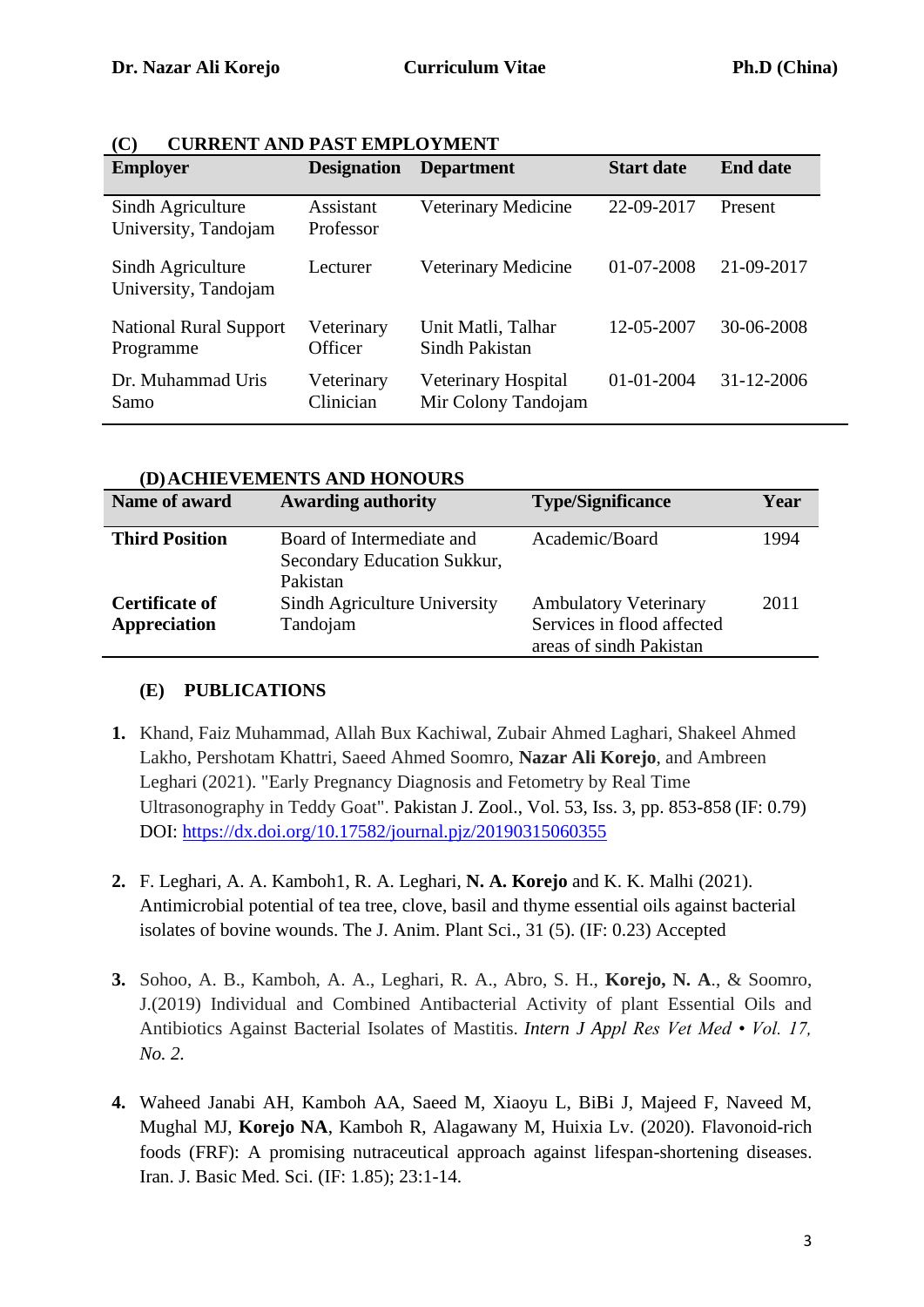- **5.** Mustafa, Sheeraz, Wael Ennab, **Korejo Nazar**, Quanwei Wei, Zengpeng Lv, Zhicheng Shi, and Fangxiong Shi (2020). "Positive Roles of Resveratrol in Early Development of Testicular Germ Cells against Maternal Restraint Stress in Mice." *Animals* (IF: 1.654) 10, no. 1: 122. <https://doi.org/10.3390/ani10010122>
- **6.** M. A. Solangi, **N. A. Korejo**, R. A. Korejo, J. Soomro, A. A. Kamboh, A. H. Mirani, A. Sethar, H. M. Solangi, A. A. Channa, P. Munir, S. A. Shah, B. Kanwal, T. Jamil, J. A. Shaikh (2019). Study on the conventional and traditional treatment of caprine mastitis*. Sindh Univ. Res. Jour. (Sci. Ser.) Vol. 51 (04) 629-638* (HEC recognized) <http://doi.org/10.26692/sujo/2019.12.101>
- **7.** Sheeraz Mustafa, Quanwei Wei, Wael Ennab, Zengpeng Lv, **Korejo Nazar**, Saif Rodeni, Farman Ali Siyal, Ngekure M. X. Kavita, Fangxiong Shi (2019). Resveratrol ameliorates testicular histopathology of mice exposed to restraint stress. *Animals* **2019**, IF: 1.654 *9*(10), 743;<https://doi.org/10.3390/ani9100743>
- **8.** Imtiaz Ahmed Channa, Nazeer Hussain Kalhoro, Amjad Ali Channa, **Nazar Ali Korejo**, Abdullah Sethar, Abdul Hameed Soomro, Uzma Munir, Hidayatullah Soomro, Ghulam Yaseen (2019). Prevalence, biochemical characteristics and antibiotic susceptibility of pathogenic bacteria in poultry litter. *Sindh Univ. Res. Jour. (Sci. Ser.) Vol. 51 (03) 533- 540* <http://doi.org/10.26692/sujo/2019.03.84> (HEC recognized).
- **9. N. A. Korejo**, F. Parveen, M. I. Memon, R. A. Leghari, A. Sethar, H. K. Kumbhar, M. R. Memon, S. N. Kumbhar, R. A. Korejo, A. A. Channa, Q. Kalwar (2019). Age-related changes in body weight, body conformation and scrotal circumference and prepubertal sexual behavior of Kundhi buffalo bull calves*. Sindh Univ. Res. Jour. (Sci. Ser.)* Vol. 51 (01) 75-80 (HEC recognized)
- **10.** Qudratullah Kalwar, Aqeel Ahmed Memon, Asmatullah Kaka, **Nazar Ali Korejo**, Yar Muhammad Jalbani, Rashid Ali Korejo, Tarique Ahmed Khokhar, Muhammad Mohsen Rahimoon and Arab khan lund (2019). Effect of biostimulation and estrus synchronization on estrus response and fertility rate in primiparous and multiparious Kundhi Buffaloes. Pure Appl. Biol., 8(2): 1077-1083. ISSN 2304-2478 (HEC recognized) <http://dx.doi.org/10.19045/bspab.2019.80049>
- **11.** Muhammad Ismail Memon, Riaz Ahmed Leghari, Hamzo Khan Kumbhar, **Nazar Ali Korejo**, Mujeeb u Rehman Memon, Saeed Ahmed Soomro, Jameela Soomro, Saajida Parveen and Shiva Ram (2019). Study on the prevalence of anaplasmosis and efficacy of different antiprotozoal drugs in goats at district Mirpurkhas, Sindh –Pakistan. Pure Appl. Biol., 8(2): 1025-1032, ISSN 2304-2478 (HEC recognized) <http://dx.doi.org/10.19045/bspab.2019.80043>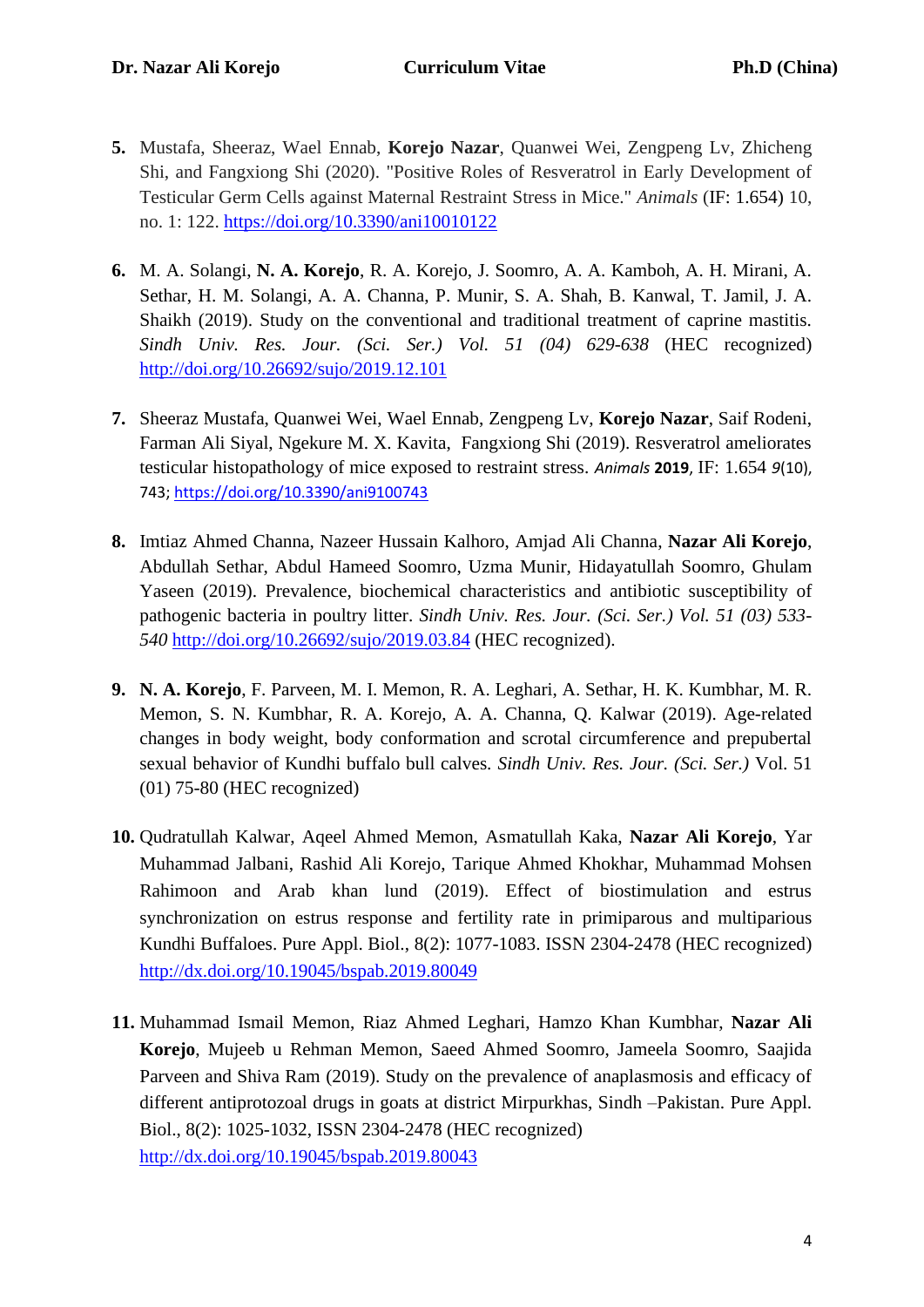- **12.** Haider Ali Yousafzai, Rahmatullah Rind, Mirza Ali Khan, Shahid Hussain Abro, **Nazar Ali Korejo**, Muhammad Ejaz, Abdul Kabir, Muhammad Shahid, Sheba Memon (2019). Microbiological Contamination of Cattle and Buffalo Meat in Peshawar, Pakistan. J. Anim. Health Prod. 7(1): 11. ISSN 2308-2801. DOI:<http://dx.doi.org/10.17582/journal.jahp/2019/7.1.11.16>
- **13.** M. R. Memon, J. A. Baloch, M. I. Memon, R. A. Leghari, H. K. Kunbhar, **N. A. Korejo**, A. Sethar, J. Soomro, S. A. Soomro, D. H. Kalhoro, A. B. Kachiwal, B. K. Shaikh, T. J. Shaikh, J. A. Shaikh (2019). A study on prevalence of bacteriological mastitis in dromedary camels (*Camelusdromedarius*) and its antibiogram profile. *Sindh Univ. Res. Jour. (Sci. Ser.)* Vol. 51 (02) 237-242 (HEC recognized) DOI: <https://sujo.usindh.edu.pk/index.php/SURJ/article/view/821/622>
- **14.** H. K. Kumbhar, A. A. Memon, R. A. Leghari, M. I. Memon and **N. A. Korejo** (2019). Determination of early pregnancy through plasma progesterone concentration in Kamori goat. Pak. Jour. Agri., Agri. Eng. and Vety. Sci. 35 (1) 63-66 (HEC recognized).
- **15.** Y. M. Jalbani, A.H. Shah, G. S. Barham, **N. A. Korejo**, Q. Kalwar, S. G. Tunio (2018). Isolation and Antimicrobial Drug Susceptibility Profiling of *Salmonella* isolates from Raw Milk. *Sindh Univ. Res. Jour. (Sci. Ser.)* Vol. 50 (004) 647-652 (HEC recognized) <http://doi.org/10.26692/sujo/2018.12.00105>
- **16.** Quanwei Wei, **Nazar Ali Korejo**, Jingle Jiang, Mulin Xu, Kaizhi Zheng, Dagan Mao, Fangxiong Shi (2018). Mitigation of stress from gastric mucosal injuries by mulberry extract may occur via nitric oxide synthase signaling in mice. Tissue and Cell. Vol. 54 (2018) p 59–64. IF: 1.478.

link: <https://www.sciencedirect.com/science/article/pii/S0040816618301897>

**17. Nazar Ali KOREJO**, Quanwei WEI, Kaizhi ZHENG, Dagan MAO, Rashid Ali KOREJO, Atta Hussain SHAH and Fangxiong SHI (2018). Contemporaneous effects of diabetes mellitus and hypothyroidism on spermatogenesis and immunolocalization of Claudin-11 inside the seminiferous tubules of mice. *BMC Developmental Biology*. Vol. 18 (1) 15 (IF: 2.28). ISSN 1471-213X.

Online link:<https://bmcdevbiol.biomedcentral.com/articles/10.1186/s12861-018-0174-4>

**18.** Asghar Ali Kamboh, Muhammad Ammar Khan, Ubedullah Kaka, Elmutaz Atta Awad, Atta Muhammad Memon, Muhammad Saeed, **Nazar Ali Korejo**, Manatbai Bakhetgul & Chandar Kumar (2018): Effect of dietary supplementation of phytochemicals on immunity and haematology of growing broiler chickens, Italian Journal of Animal Science, Vol. 17(4) 1038-1043. IF: 0.99 DOI: 10.1080/1828051X.2018.1438854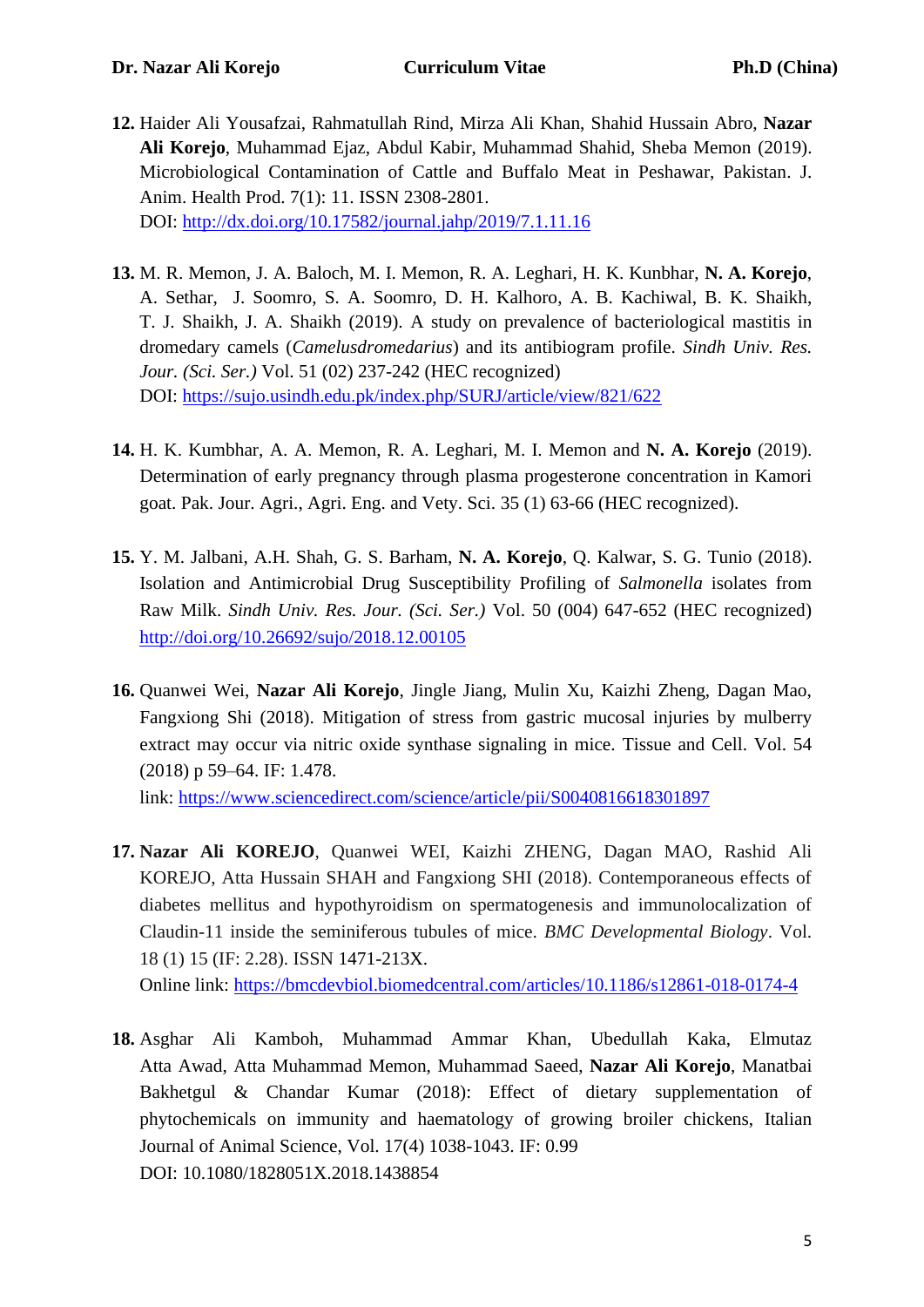- **19.** Benazir Kanwal, Amjad Ali Channo, Nazeer Hussain Kalhoro, Hidayatullah Soomro, **Nazar Ali Korejo** and Saima Tauseef (2018). Prevalence and clinical pathology caused by infectious bronchitis virus in poultry birds at Sindh, Pakistan. Journal of Veterinary Medicine and Animal Health. 10(9) 231-236. DOI: 10.5897/JVMAH2018.0681 ISSN: 2141-2529
- **20.** Muhammad Awais Memon, Muhammad Khaskheli, Asghar Ali Kamboh, Naeem Aziz Soomro, Abdul Samad Mangsi, Ghulam Shabir Barham, **Nazar Ali Korejo** (2018) Surveillance of Milk Adulteration and its Influence on Physico-Chemical Characteristics of Milk in Hyderabad, Pakistan. J. Anim. Health Prod. 6(1): 5-12. ISSN (Online) | 2308- 2801; ISSN (Print) | 2309-3331. DOI: http://dx.doi.org/10.17582/journal.jahp/2018/6.1.5.12
- **21.** A. H. Shah, G. S. Barham, G. B. Khaskheli, M.A. Jamali, **N. A. Korejo**, Y. M. Jalbani, S. G. Tunio (2017). Minimum inhibitory concentration evaluator and disc diffusion testing techniques to profile antimicrobial resistance In *Arcobacterbutzleri. Sindh Univ. Res. Jour. (Sci. Ser.)* Vol.49(3) 649-654 (HEC recognized)
- **22. Nazar Ali KOREJO**, Quanwei WEI, Atta Hussain SHAH, Fangxiong SHI (2016). Effects of concomitant diabetes mellitus and hyperthyroidism on testicular and epididymal histoarchitecture and steroidogenesis in male animals. *J Zhejiang Univ-Sci B*, 17(11):850-863 (IF: 1.303), ISSN 1673-1581 (Print); ISSN 1862-1783 (Online) www.zju.edu.cn/jzus; [www.springerlink.com.](http://www.springerlink.com/)
- **23.** Shah, A.H**.**, Saleha, A.A., Zunita, Z., Cheah, Y.Q., Murugaiyah, M. and **Korejo, N.A**. (2012). Genetic characterization of Arcobacter isolates from various sources. Veterinary Microbiology, 160 (3-4): 355-61 (ISSN*:* 0378-1135; IF: **3.327***).* DOI: <https://doi.org/10.1016/j.vetmic.2012.05.037>
- **24.** Shah, A.H. and N.A. Korejo (2012). Antimicrobial resistance profile of Salmonella serovars isolated from chicken meat. Journal of Veterinary and Animal Sciences, 2: 40- 46. (ISSN: 2072-8204; IF: N/A)
- **25.** Shah, A. H., A. A. Kamboh, N. Rajput and N.A. Korejo (2008). Optimization of physicochemical conditions for the growth of Pasteurella multocida under in vitro conditions. J. Agri. And Soci. Sci. 04 (4): 173-176 (ISSN Print: 1813–2235; ISSN Online: 1814–960X; IF: N/A).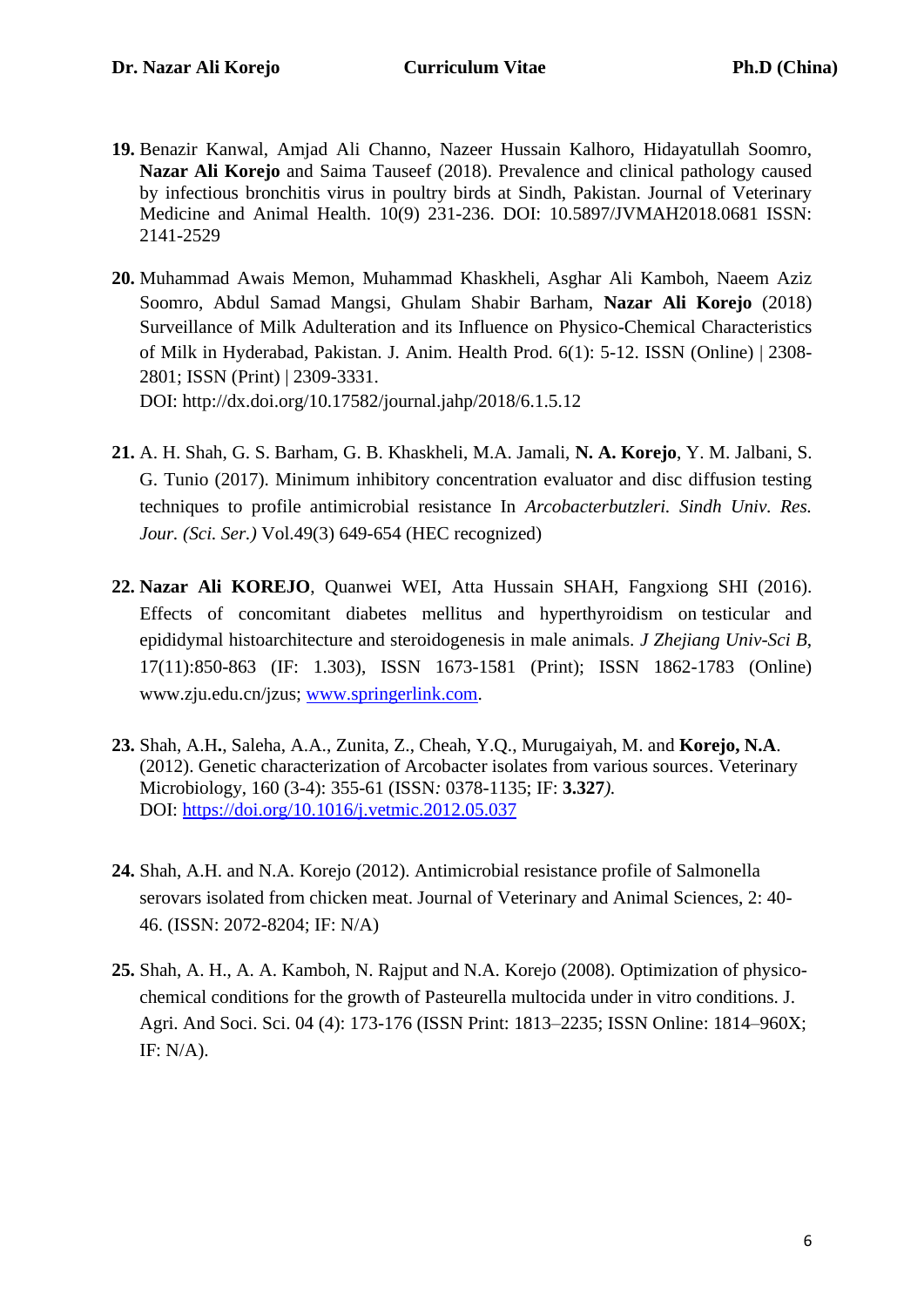### **(F) CONFERENCES**

*(Date, Paper, Conference/Meeting, Venue)*

## **International:**

1. 16th-18th June, 2012

Shah, A.H., Saleha, A.A., Zunita, Z., Murugaiyah, M., Korejo, N.A, and Jafri, N. Detection of an emerging foodborne pathogen, Arcobacter in dairy milk and meat. International Conference of Agricultural Engineering and Food Engineering (ICAE 2012), Harbin, China (Abstract accepted).

2. 4th-5th August, 2012

Shah, A.H., Saleha, A.A., Murugaiyah, M., Zunita, Z., and Korejo, N.A. Assessment of genetic diversity among Arcobacter butzleri isolates from beef. International Conference on Biotechnology and Food Engineering ICBFE 2012, Dubai, UAE (Abstract accepted)

## **(G) WORKSHOPS/TRAININGS/SEMINARS/CONFERENCES**

### **National:**

- Two weeks Faculty training program (December  $4 15$ , 2017) "Veterinary Clinical Procedures in Large and Small Animals". Joint venture of PVMC, Islamabad and UVAS, Lahore.
- $20<sup>th</sup>$  Master Trainers Faculty Professional Development Program (January 07 March 01, 2013): Learning Innovation Division, Higher Education Commission Islamabad, Pakistan.
- Training workshop (February 23, 2012): Youth Social Entrepreneurship organized by YES Network Pakistan and British Council at Sindh Agriculture University, Tandojam, Pakistan
- Training (October 8 10, 2009) PCR applications sponsored by PAK-USAID project at Sindh Agriculture University tandojam, Pakistan.
- Training (January 7 12, 2008) Artificial Insemination Techniques Held At Headquarter Military Farms Group, Okara, Pakistan Sponsored By National Rural Support Programme, Institute Of Rural Management Islamabad, Pakistan.
- Training (9-14th Feb, 2004): Advanced Diagnostics and Surgical Techniques in Veterinary Practice, hosted by Sindh Agriculture University, Tandojam, Pakistan.
- Conference (23-25 Nov, 2004): National Conference on Agriculture and Animal Sciences held at Sindh Agriculture University Tandojam, Pakistan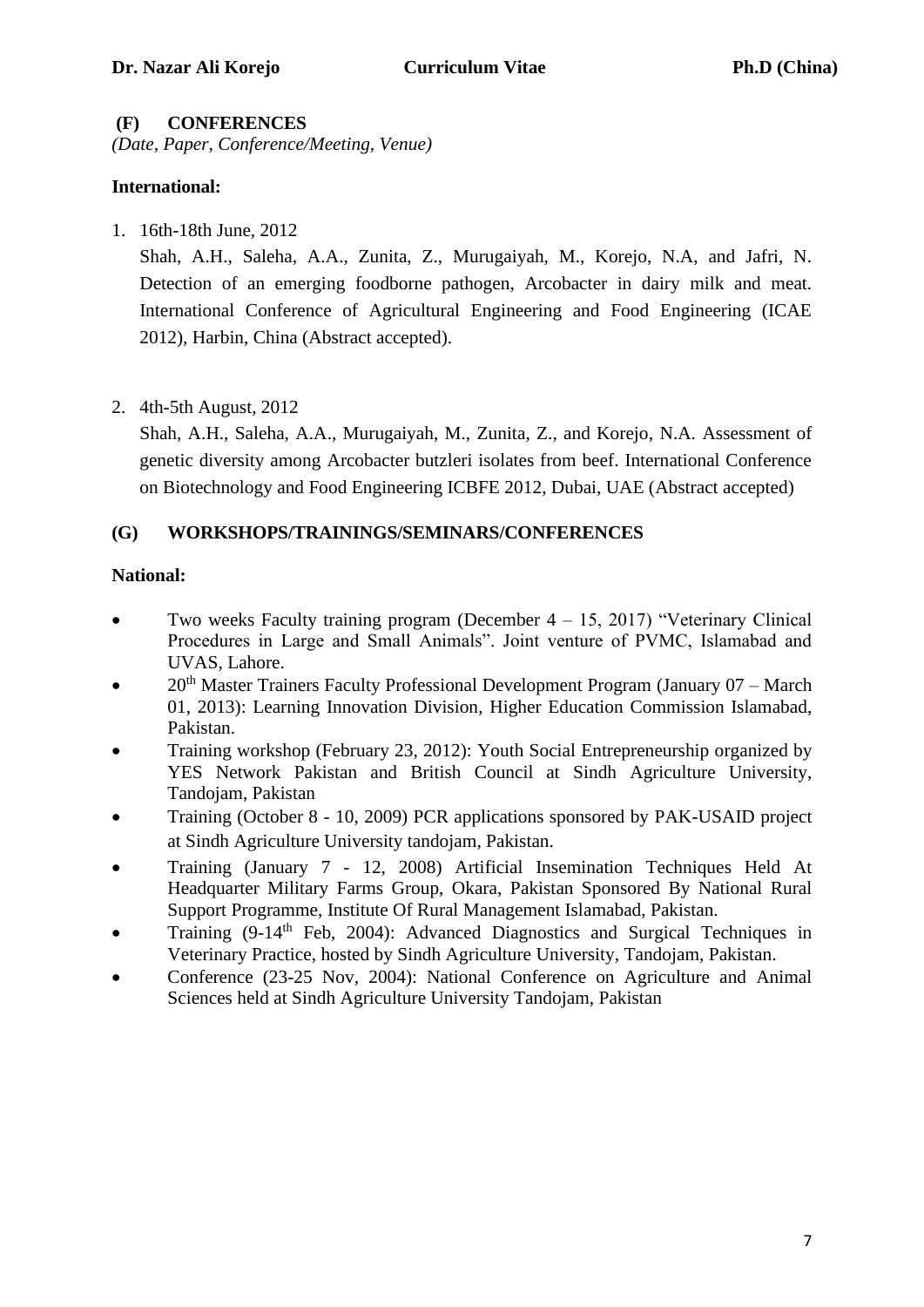# **(H) MEMBERSHIP IN SCIENTIFIC/PROFESSIONAL SOCIETIES**

| Organization                                             | Reg. No./Code    | From             | T <sub>0</sub>   |
|----------------------------------------------------------|------------------|------------------|------------------|
| Pakistan Veterinary Medical Council<br>$(PVMC)$ – Member | <b>RVMP 1507</b> | 2005             | Life long        |
| Pakistan Veterinary Medical Council<br>$(PVMC)$ – Member | <b>RVMF386</b>   | Nov. 24,<br>2017 | Nov. 23,<br>2022 |

# **(I) Member- Supervisory Committee**

**Major Supervisor** of 08 M.Phill Students in the Department of Vety. Medicine.

| S.<br>No.      | <b>Student Name</b><br>& Reg. No.           | <b>Dissertation</b><br><b>Published Date</b> | <b>Research Title</b>                                                                                                                               |
|----------------|---------------------------------------------|----------------------------------------------|-----------------------------------------------------------------------------------------------------------------------------------------------------|
| 1              | Munawar Ali<br>Solangi<br>2K15-MD-78        | Jan, 2020                                    | Study on the Conventional and traditional treatment of<br>caprine mastitis                                                                          |
| $\overline{2}$ | Tahir Hussain<br>Dahri<br>2K15-MD-65        | October, 2020                                | Study on the predisposing factors of neonatal mortality in<br>goats of Sanghar                                                                      |
| 3              | Panah Munir<br><b>Baloch</b><br>2K17-MD-62  | March, 2020                                  | Comparative study on the effect of ivermectin,<br>tricholorophon and nicotiana tabacum on grey<br>francolin (francolinus pondicerianus) irani titar |
| $\overline{4}$ | Sabir Ali Shah<br>2K17-MD-63                | Under process                                | Comparative efficacy between di- calcium phosphate,<br>vitamin ad3 (retinol and cholecalciferol) and moringa<br>oleifera in hypocalcaemic buffaloes |
| 5              | Rashid Ali<br>Shah<br>2K19-MD-38            | Under process                                | Comparative therapeutic efficacy of conventional<br>and traditional intramemory mode of treatments<br>in caprine sub clinical mastitis              |
| 6              | Mehak Hina<br><b>Buriro</b><br>2K18-MD-87   | Under process                                | Efficacy of sulphadiazine, toltrazuril and azadirachta<br>Iindica against coccidiosis of bufaalo calves                                             |
| $\overline{7}$ | M Muslim<br>Noor Mangrio<br>2K18-MD-91      | Under process                                | Comparative study on the effect of ivermectin,<br>tricholorophon and nicotiana tabacum on<br>ectoparasites of dog                                   |
| 8              | Amjad Hussain<br><b>Brohi</b><br>2K19-MD-44 | Under process                                | Protective role of Terminalia Arjuna bark & Vitamin C<br>Against arsenic toxicity in rabbits.                                                       |